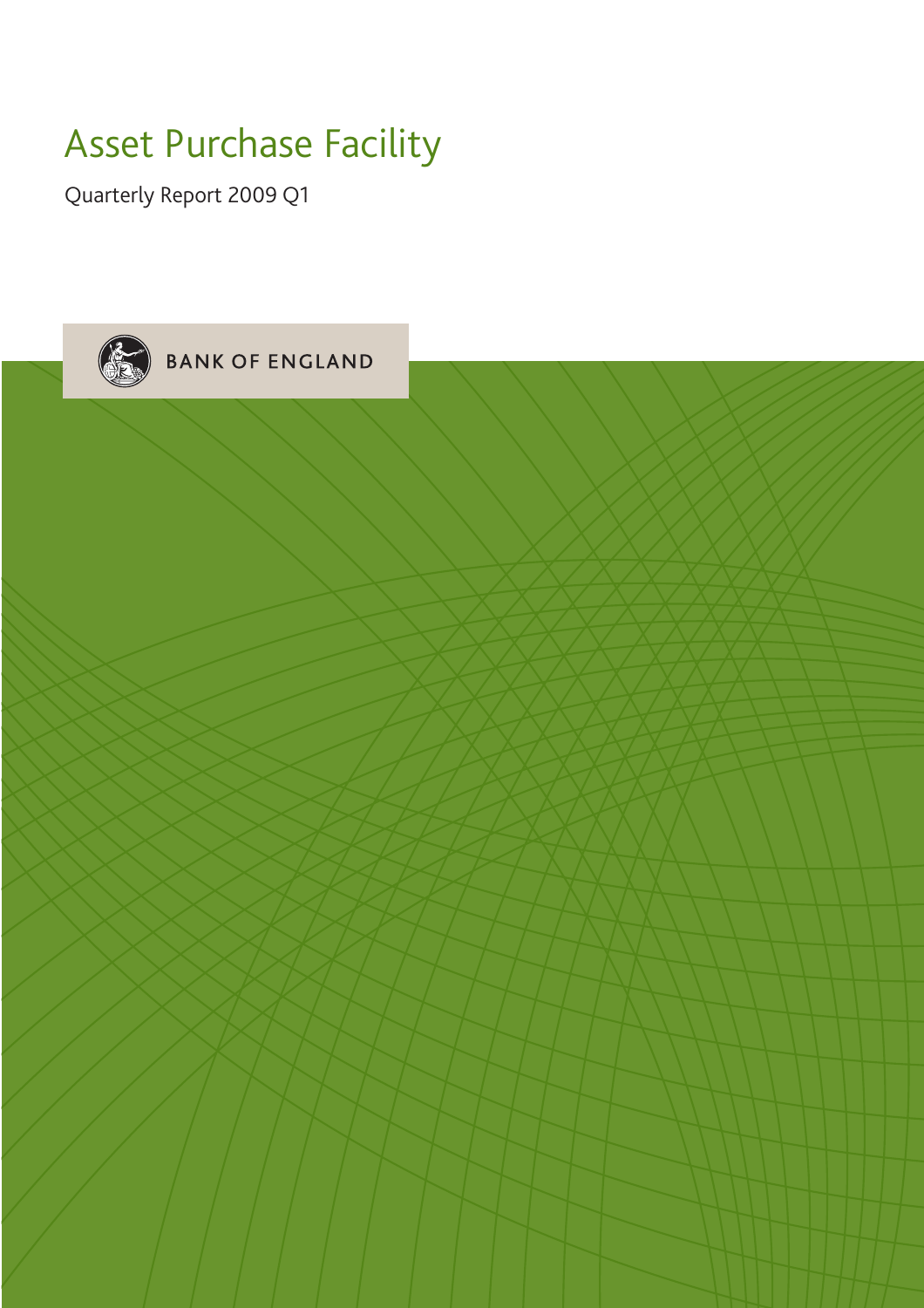

# Asset Purchase Facility

The Bank of England Asset Purchase Facility Fund was established as a subsidiary of the Bank of England on 30 January 2009, in order to fulfil the remit of the Chancellor of the Exchequer given to the Bank on 19 January<sup>(1)</sup> and detailed in an exchange of letters with the Governor on 29 January.<sup>(2)</sup> This remit was subsequently expanded to enable the Fund to be used as a monetary policy tool, at the request of the Monetary Policy Committee, as detailed in the exchange of letters on 17 February and 3 March.<sup>(3)</sup>

The Governor noted in his letter of 29 January, 'it is important that the Asset Purchase Facility is operated in an open and transparent manner. The Bank will publish a quarterly report on the transactions as part of the facility, shortly after the end of each quarter'. This is the first of those regular reports. More information on the Committee's monetary policy decisions can be found in the *Inflation Report*.(4)

The Bank's Executive Directors for Markets and for Monetary Analysis and Statistics have been appointed as directors of the Fund. The Directors make recommendations on the assets to be purchased to the Governor, who decides after consulting with the two Deputy Governors. The Fund and the Bank are indemnified by the Treasury from any losses arising out of or in connection with the Facility.

The initial objective of the Facility was to improve the liquidity in, and increase the flow of, corporate credit by making purchases of high-quality private sector assets including commercial paper and corporate bonds. Those purchases would be financed by the issuance of Treasury bills.

The Facility was initially authorised by the Treasury to purchase up to a total of £50 billion of private sector assets financed by Treasury bills. The first purchases of commercial paper began on 13 February.(5)

The scope of the Asset Purchase Facility was designed to enable the Facility to be used by the Monetary Policy Committee in order to meet the 2% target for CPI inflation, should it wish to do so. The Committee was given the option to finance purchases under the Facility by issuing central bank reserves. The range of assets eligible for purchase by the Facility on behalf of the Committee included UK government debt in the secondary market.

For this purpose, the Facility was authorised to purchase up to £150 billion of assets, of which up to £50 billion should be used to purchase private sector assets.

The Committee voted at its March policy meeting for the Facility to purchase £75 billion of assets financed by the issuance of central bank reserves. This would include continued purchases of private sector assets but, in order to reach that total, the majority of purchases would be of UK government debt. The aim of this action is to boost the supply of money and credit in order to raise the rate of growth of nominal spending to a level consistent with meeting the inflation target in the medium term. A more detailed explanation of the reasons for the Committee's decision can be found in the minutes published on 18 March.(6)

The first purchases of gilts by the Facility began on 11 March.(7) The Facility continued to purchase commercial paper but, from 6 March onwards, this was financed by reserves balances held at the Bank. And the Facility began to purchase corporate bonds financed in the same way from 25 March.(8) The Facility stands ready to purchase bank debt issued under the Credit Guarantee Scheme (CGS) should conditions in that market deteriorate.(9)

<sup>(1)</sup> The Chancellor's statement is available at www.hm-treasury.gov.uk/press\_05\_09.htm.

<sup>(2)</sup> The exchange of letters are available at www.bankofengland.co.uk/markets/apfgovletter090129.pdf and www.hm-treasury.gov.uk/d/ck\_letter\_boe290109.pdf.

<sup>(3)</sup> The exchange of letters are available at www.bankofengland.co.uk/monetarypolicy/pdf/govletter090305.pdf and www.hm-treasury.gov.uk/d/chxletter\_boe050309.pdf.

<sup>(4)</sup> The February 2009 *Inflation Report* is available at www.bankofengland.co.uk/publications/inflationreport/ir09feb.pdf.

<sup>(5)</sup> The Facility offers to buy high-quality commercial paper through a daily window from either the primary or secondary markets, subject to approval by the Bank. For more details see www.bankofengland.co.uk/markets/marketnotice090403.pdf.

<sup>(6)</sup> The March MPC minutes are available at www.bankofengland.co.uk/publications/minutes/mpc/pdf/2009/mpc0903.pdf.

<sup>(7)</sup> The Facility purchases gilts in twice-weekly operations. In each operation a particular maturity range of gilts is purchased: either those with a residual maturity of between five and ten years; or those with a residual maturity of between ten and 25 years. Purchases are made in reverse auctions with both a non-competitive and a competitive element. For more details see www.bankofengland.co.uk/markets/marketnotice090305.pdf.

<sup>(8)</sup> The Facility offers to purchase high-quality corporate bonds through a number of daily operations each week. Each eligible bond is offered to be purchased at least once a week through reverse auctions on a uniform price basis. For more details see www.bankofengland.co.uk/markets/marketnotice090319.pdf.

<sup>(9)</sup> For more details see www.bankofengland.co.uk/markets/marketnotice090319.pdf.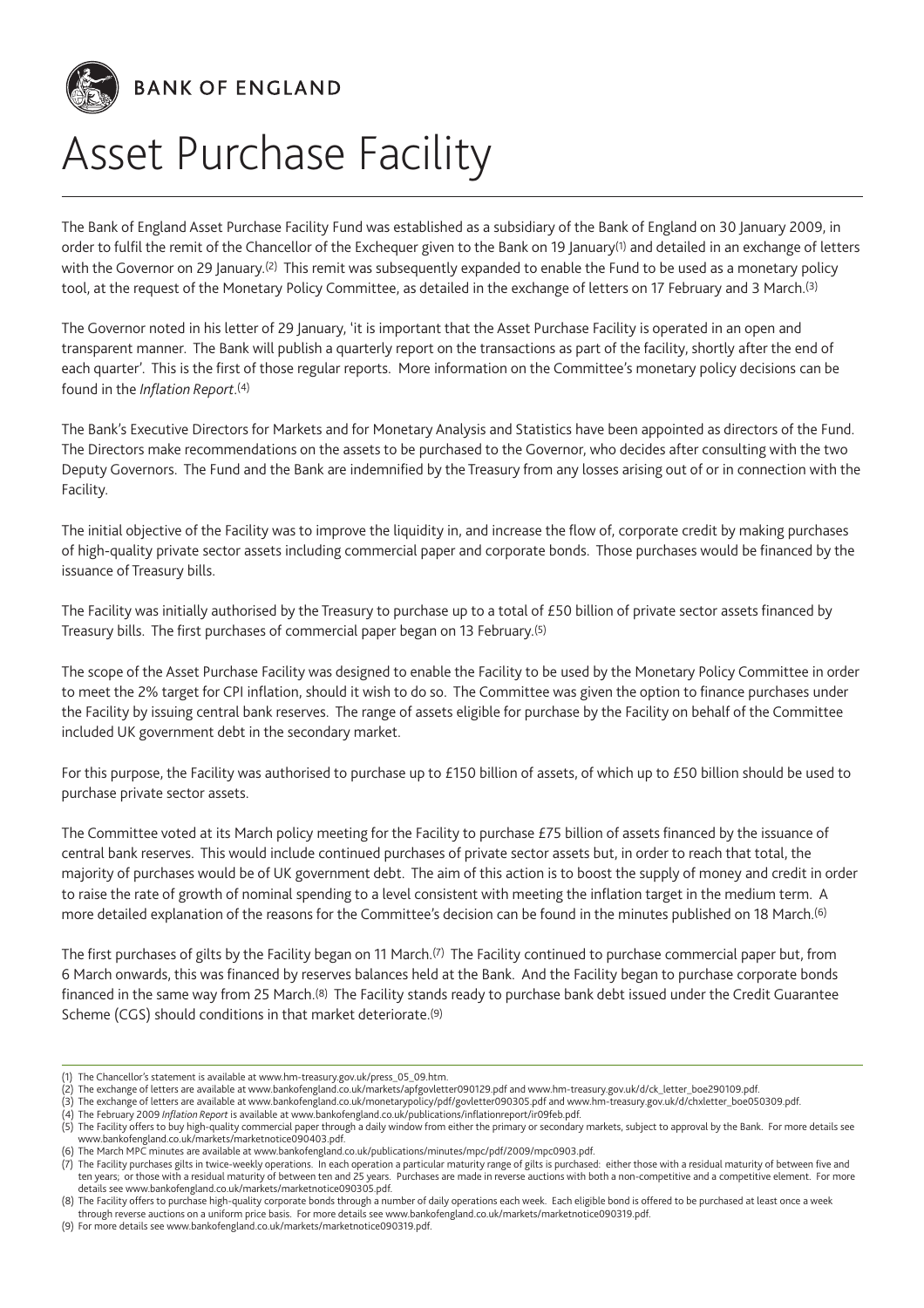## **Report for the quarter ended 31 March 2009**

#### **Operations**

**Chart 1** and **Table A** below summarise the amount that the Fund has purchased each week in each facility.

Purchases of assets by the Facility are financed via a deposit from the Bank. Initially, this deposit was financed in turn through the issuance of Treasury bills by the Debt Management Office. Following the decision by the Monetary Policy Committee (MPC) on 5 March to use the Asset Purchase Facility as a monetary policy tool, the deposit for all purchases of assets by the Facility since 6 March, totalling £14 billion up to 26 March, has been financed by the issuance of central bank reserves.

## **Chart 1** Cumulative asset purchases by type



#### **Table A** Asset purchases by type (£ millions)(a)(b)

| Week ending                                 | Commercial<br>paper | Gilts  | Corporate<br>bonds | Total  |
|---------------------------------------------|---------------------|--------|--------------------|--------|
| 19 February 2009                            | 340                 |        |                    | 340    |
| 26 February 2009                            | 480                 |        |                    | 480    |
| 5 March 2009                                | 164                 |        |                    | 164    |
| Total financed by Treasury bills            | 985                 |        |                    | 985    |
| 12 March 2009                               | 561                 | 2,000  |                    | 2,561  |
| 19 March 2009                               | 345                 | 4,993  |                    | 5,338  |
| 26 March 2009                               | 76                  | 6,000  | 128                | 6,204  |
| Total financed by central bank reserves 982 |                     | 12,993 | 128                | 14,103 |
| Total asset purchases                       | 1.966               | 12,993 | 128                | 15,087 |

(a) Amounts are in terms of the proceeds paid to counterparties, less redemptions valued at initial purchase price, rounded to the nearest million. Data are aggregated for purchases from the Friday to the following Thursday.

(b) Weekly values may not sum to totals due to rounding.

## **Conditions in UK government and corporate debt markets**

The announcements and subsequent purchases of assets by the Facility during the first quarter of 2009 were followed by falls in yields on medium to long-term UK government bonds. Spreads on sterling investment-grade non-financial commercial paper and corporate bonds also fell somewhat over the quarter leaving yields on those assets lower. Issuance of corporate bonds remained high relative to long-term averages. But it may take some time for the full effect of purchases by the Facility to be observed.

More information on market conditions up to the end of February 2009 can be found in the *Quarterly Bulletin*.(1)

## UK government bond market

Yields on nominal gilts fell following the publication of the February *Inflation Report* (**Chart 2**). And there was a further substantial fall in yields following the MPC's March policy announcement that the Facility would buy nominal gilts at maturities of between five and 25 years. But later in the quarter yields rose back slightly. That left the curve of government forward rates at the end of 2009 Q1 much flatter at short to medium-term horizons but higher at longer horizons (**Chart 3**).

#### **Chart 2** UK nominal spot rates



Sources: Bloomberg and Bank calculations.

(1) The 2009 Q1 *Quarterly Bulletin* can be found on the Bank's website at www.bankofengland.co.uk/publications/quarterlybulletin/qb0901.pdf.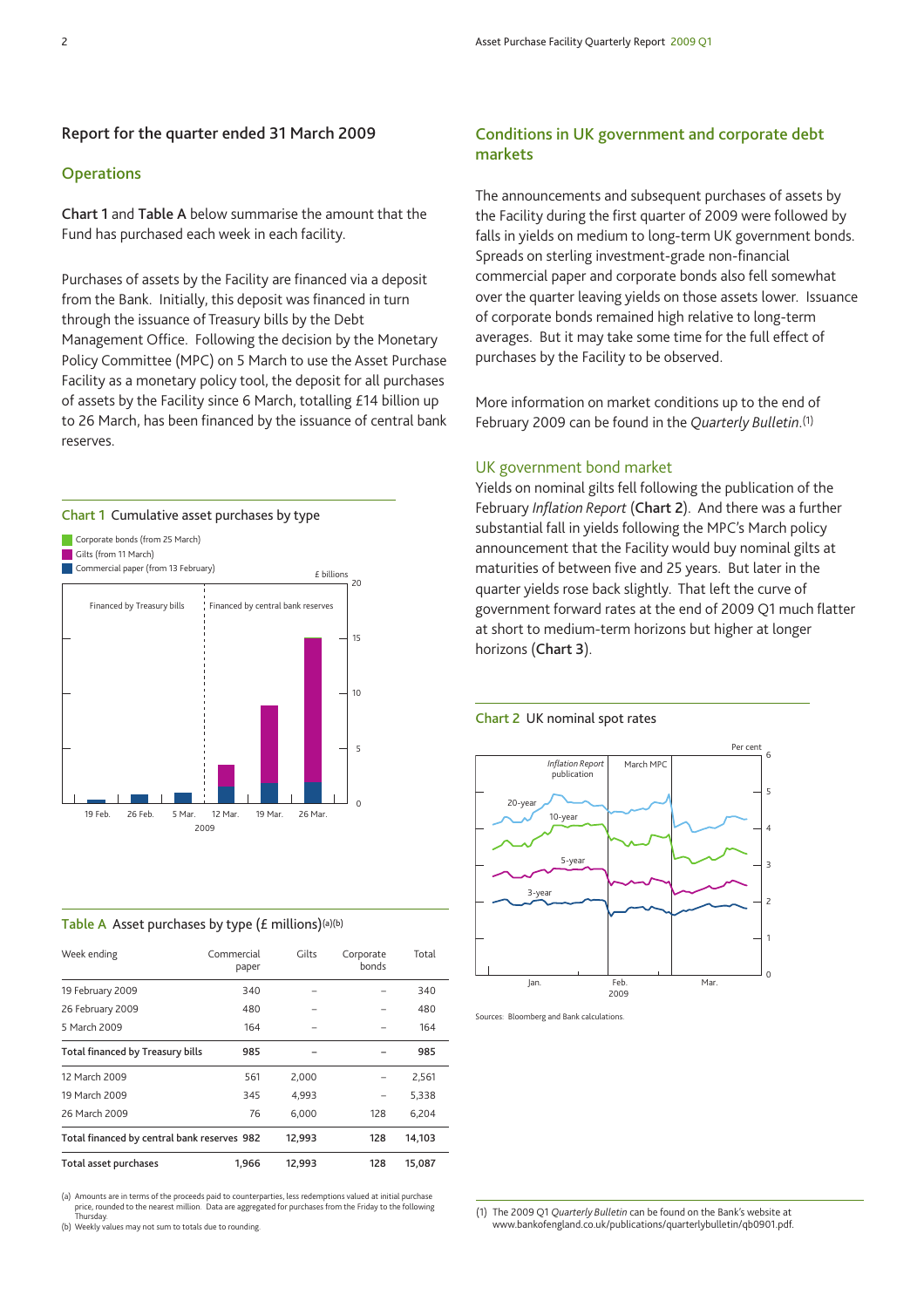**Chart 3** UK nominal forward rates





#### UK corporate debt markets

Secondary market activity for sterling non-financial commercial paper is limited but data available on primary market transactions suggest spreads for A1-rated issuers had narrowed over 2009 Q1, although they were quite volatile (**Chart 4**). Net issuance of sterling non-bank commercial paper increased slightly over the quarter for lower-rated firms (**Chart 5**). Market contacts reacted positively to the Facility buying commercial paper and expected the level of issuance to increase further.





<sup>(</sup>a) Spreads to OIS rates.

Secondary market spreads on sterling investment-grade non-financial corporate bonds also narrowed slightly during 2009 Q1 (**Chart 6**) and primary issuance continued to be robust (**Chart 7**). This, combined with falling UK government bond yields, resulted in significantly lower investment-grade corporate bond yields (**Chart 8**). Market contacts suggested that many companies were planning to issue corporate bonds in the near future and expected levels of gross issuance to remain fairly high.



**Chart 6** Sterling investment-grade non-financial corporate bond spreads(a)(b)



(a) Option-adjusted spreads.

(b) This weekly index has been constructed using Merrill Lynch corporate bond index data such that the constituents of the index are equal to those constituents of the Merrill Lynch Industrials and Utilities sterling investment-grade corporate bond indices as at 31 March 2009.

**Chart 7** Issuance of bonds by UK PNFCs